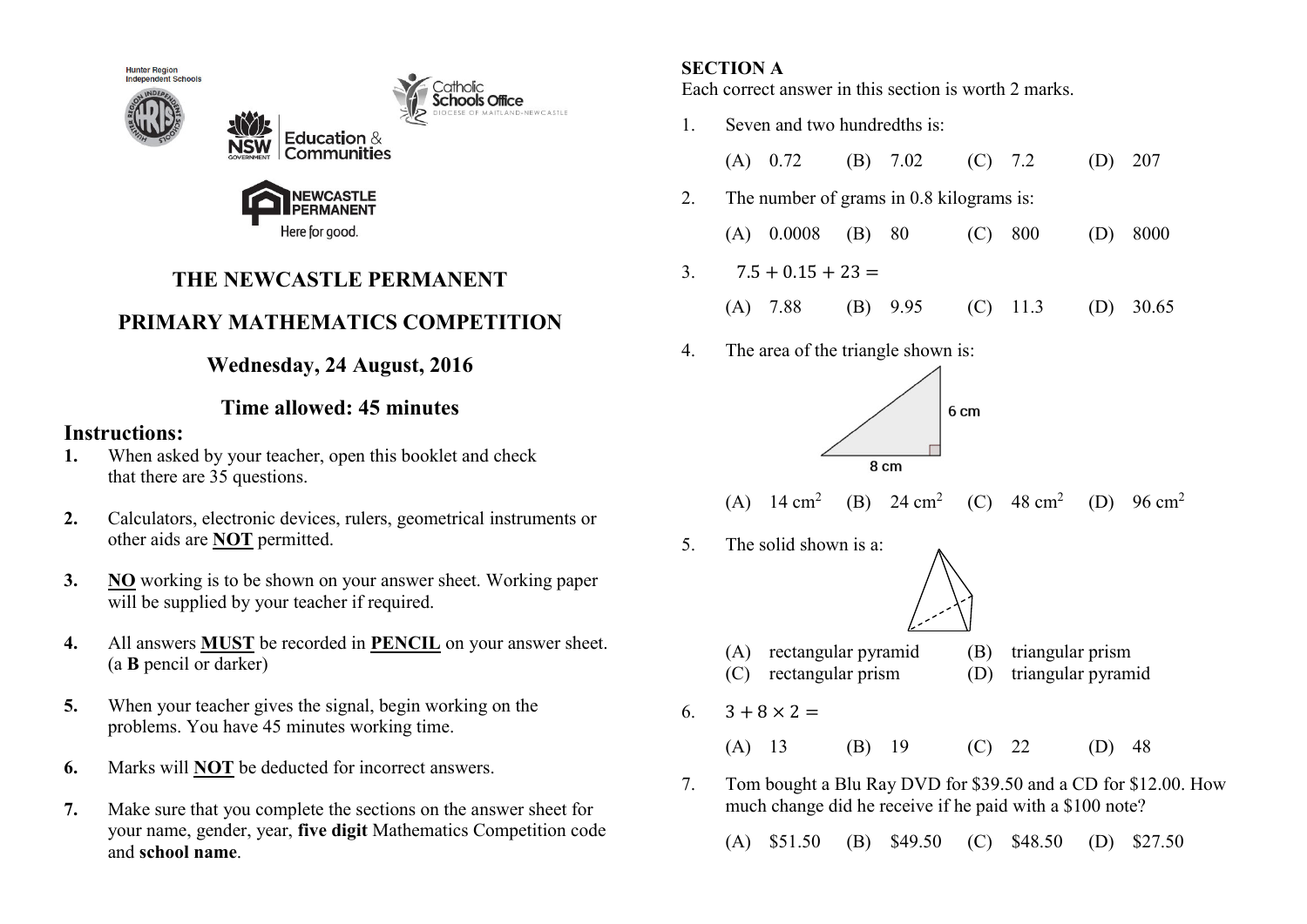8.  $58 \times 35 =$ 

| (A) $60 \times 35 - 70$ | (B) $60 \times 35 + 35$ |
|-------------------------|-------------------------|
| (C) $60 \times 35 - 35$ | (D) $60 \times 35 + 70$ |

- 9. Which of the following could **NOT** be an angle in a right-angled triangle?
	- (A)  $70^{\circ}$  (B)  $80^{\circ}$  (C)  $90^{\circ}$  (D)  $100^{\circ}$
- 10. If 3 ice-creams cost \$7.20 how much would it cost to buy 5 of the same ice-creams?
	- (A) \$12 (B) \$13 (C) \$15.20 (D) \$36
- 11. What is the sum of 0.25 and  $\frac{3}{5}$ ? (A) 0.45 (B) 0.55 (C) 0.65 (D) 0.85
- 12. At midnight the temperature was −4°. In the next 6 hours the
	- temperature dropped by  $7^\circ$ . What was the temperature at 6 am?
		- (A)  $-11^{\circ}$  (B)  $-10^{\circ}$  (C)  $-3^{\circ}$  (D) 3<sup>°</sup>
- 13. What is the  $6<sup>th</sup>$  number in a pattern where the first number is 3 and the numbers decrease by 0.6?
	- (A)  $1.2$  (B)  $0.6$  (C) 0 (D)  $-0.6$
- 14. When 2.018 is rounded off correct to the nearest tenth, the answer is:
	- (A) 2.0 (B) 2.1 (C) 2.01 (D) 2.02
- 15. The difference between the  $5<sup>th</sup>$  square number and the  $4<sup>th</sup>$  square number is:
	- (A) 1 (B) 9 (C) 11 (D) 41

### **SECTION B**

Each correct answer in this section is worth 3 marks.

16. A 5 unit long line segment is drawn.



 Which of the following best shows the shape which is always 1 unit from the line segment?



- 17. If September  $1^{st}$  is a Tuesday, October  $1^{st}$  will be a:
	- (A) Monday (B) Tuesday **(**C**)** Wednesday (D) Thursday
- 18. What is the sum of the prime numbers between 40 and 50?
	- (A) 180 (B) 131 (C) 90 (D) 84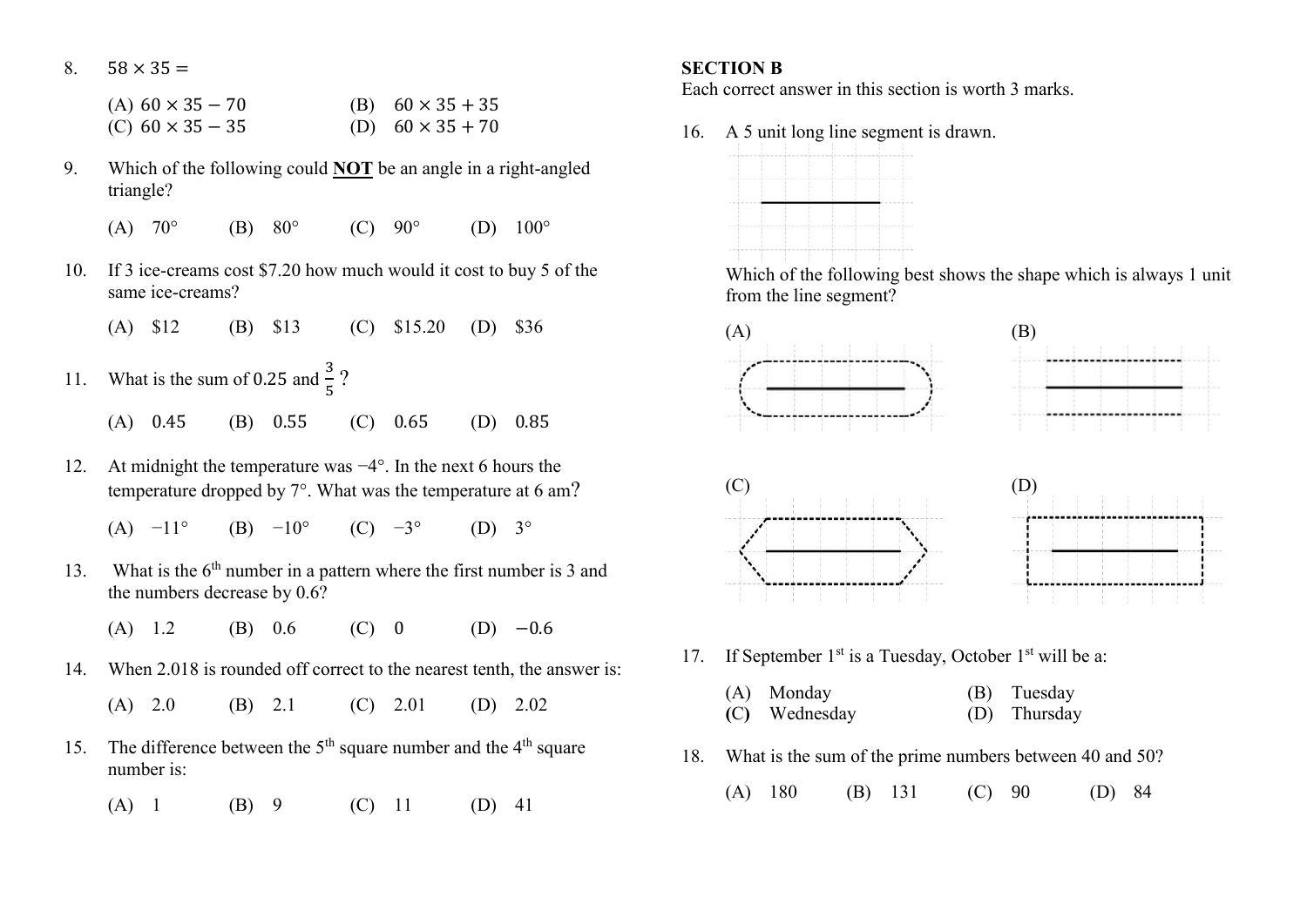- 19. When Archie walks he takes 3 steps to go 5 metres while Sylvie takes 5 steps to go 4 metres. If they start walking from the same point, with Archie walking East and Sylvie walking West, how far apart are they after each has taken 300 steps?
	- (A) 260 m (B) 740 m (C) 775 m (D) 900 m
- 20. When Jamin does archery, he has a 2 in 5 chance of hitting the target. On his next shot, the probability that he will miss the target is:
- (A) 0 (B)  $\frac{2}{5}$  (C)  $\frac{3}{5}$  (D) 3
- 21. George the geometric snail likes to move in geometric patterns on a number plane. He starts at the point (2,0), moves clockwise around a semicircle with centre  $(-1,0)$  and then moves 5 units vertically up the number plane. He finishes at the point:

(A) 
$$
(-4,5)
$$
 (B)  $(-4,1)$  (C)  $(-1,5)$  (D)  $(-4,-5)$ 

22. The students in a class were asked to name their favourite fruit. The table shows the results.

| Fruit       | <b>Boys</b> | <b>Girls</b> |
|-------------|-------------|--------------|
| Water melon |             |              |
| Orange      |             |              |
| Apple       |             |              |

What percentage of all students prefer oranges?

- (A) 5% (B) 15% (C) 20% (D) 25%
- 23. On average, each person in a family of 4 uses 150 litres of water per day. Which answer shows the **approximate** number of kilolitres that the family would be likely to use in one month?
	- (A)  $200$  (B)  $20$  (C)  $2$  (D)  $0.2$

24. Which of the following fractions does **NOT** lie between  $\frac{1}{4}$  and  $\frac{2}{3}$  on the number line?

(A) 
$$
\frac{1}{3}
$$
 (B)  $\frac{1}{2}$  (C)  $\frac{7}{12}$  (D)  $\frac{3}{4}$ 

- 25 I thought of a number, added 2, divided by 5 and then subtracted 1. The result was 8. The number that I began with was:
	- (A) 1 (B) 37 (C) 43 (D) 47

#### **SECTION C**

Each correct answer in this section is worth 4 marks.

- 26. The teacher gave the class the following clues about a triangle. Clue 1: "The first angle that I measured was 70°." Clue 2: "When I measured the other angles I found that the difference between them was  $30^{\circ}$ ." What type of triangle is it?
	- (A) scalene (B) isosceles
	- (C) equilateral (D) right angled
- 27. Tarsha travels from Broadmeadow to Wauchope by train. The train leaves Broadmeadow at 9.40, which is 4 minutes late. It arrives at Wauchope at 13.45, which is 3 minutes early. How long would the trip take if the train left and arrived on time?
	- (A) 4 hr 12 min (B) 4 hrs 9 min (C)  $4 \text{ hr } 8 \text{ min}$  (D)  $4 \text{ hr } 5 \text{ min}$
- 28. The value of  $\frac{1}{2+3} + \frac{4}{5}$  $\frac{4}{5} + \frac{6}{7+}$  $\frac{6}{7+8} + \frac{9}{10}$  $\frac{1}{10}$  is: (A)  $\frac{20}{35}$  (B)  $\frac{16}{15}$  (C)  $1\frac{3}{10}$  (D)  $2\frac{3}{10}$ 10